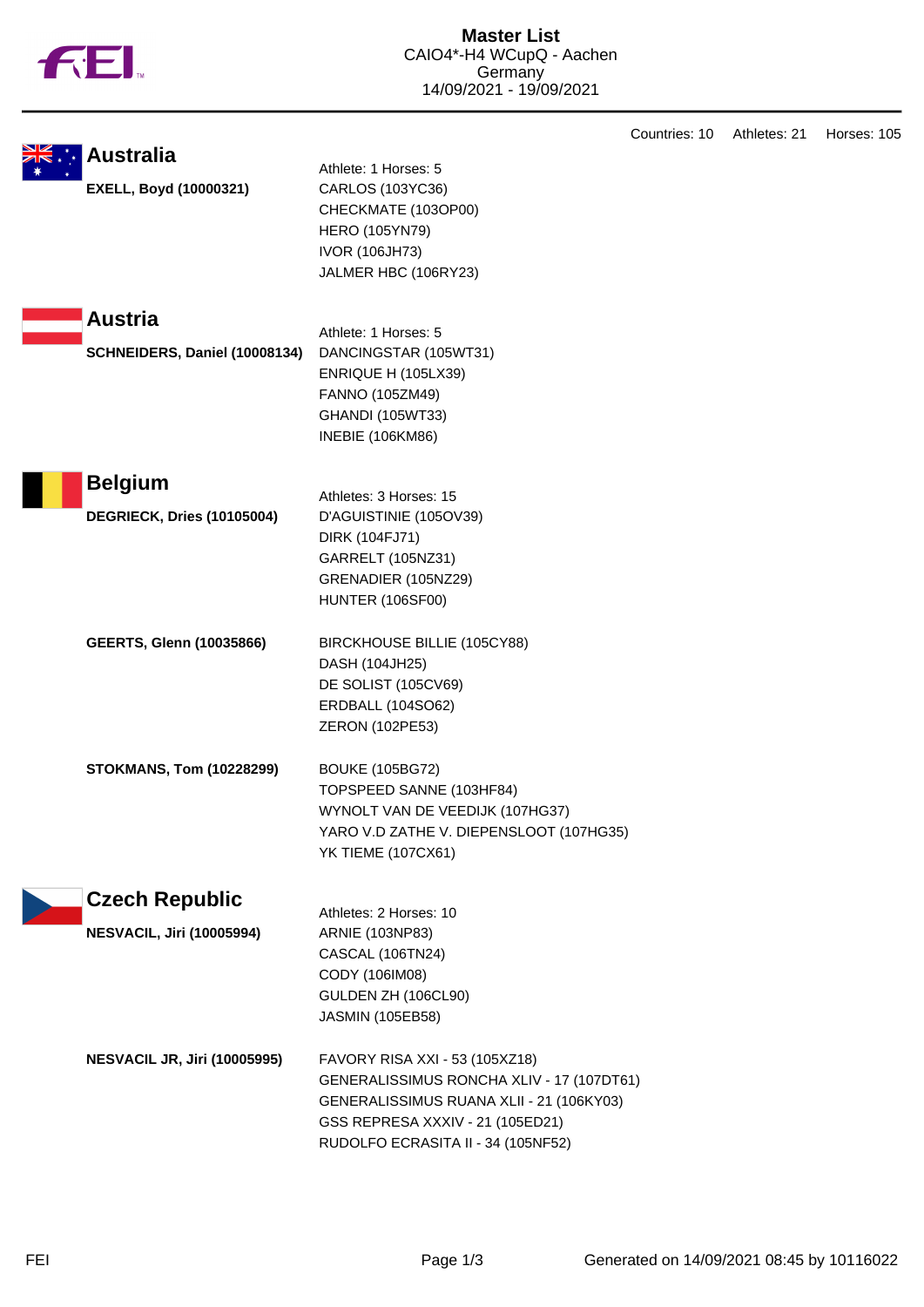

| <b>France</b>                      | Athletes: 3 Horses: 15                                                                                                                                              |
|------------------------------------|---------------------------------------------------------------------------------------------------------------------------------------------------------------------|
| AILLAUD, Benjamin (10000335)       | BEENE VAN DE DUBELSILE (105OD80)<br>DOUWE FAN'T OOSTERZAND (105XX95)<br>JIM 78 (104JP75)<br>MAESTOSO LEO (106DI57)                                                  |
|                                    | <b>SYBREN P (104VQ28)</b>                                                                                                                                           |
| <b>HORDE, Anthony (10020818)</b>   | <b>BARTOK (103TZ22)</b><br><b>BICKER T (103TZ20)</b><br>BLY PLAIN'S (103TZ26)<br>CARINO (105DU42)<br>FERNANDO (105XN04)                                             |
| MOURIER, Sebastien (10087834)      | CICERO (103RU91)<br>DAMA (105FZ48)<br>FANTASTIC (105GZ32)<br>HILDO (106LS01)<br>OMENAGE (103ZV24)                                                                   |
| Germany                            | Athletes: 3 Horses: 15                                                                                                                                              |
| BRAUCHLE, Michael (10040323)       | DJAMILO 6 (105VX87)<br>DON 591 (105VX97)<br>QUIDDITCH S (106YE54)<br>SENDI 11 (106YE58)<br>SMILEY 13 (107IU42)                                                      |
| <b>HARM, Mareike (10017210)</b>    | G (106LA75)<br>LUXUS BOY (104FA27)<br>QUEBEC SAUTREUIL (102RN58)<br>RACCIANO (104FA36)<br>ZAZOU 30 (104UD93)                                                        |
| <b>VON STEIN, Georg (10019723)</b> | DARCO 46 (106TT94)<br>DESPARDO (105IQ40)<br>FAX 53 (104GN08)<br>JARODELVIRO (106TT99)<br>PLAYBOY 276 (103WU12)                                                      |
| Great Britain                      |                                                                                                                                                                     |
| <b>NAPROUS, Daniel (10043133)</b>  | Athlete: 1 Horses: 5<br>GYSBERT DE LA POURCAUD (106YP92)<br>HERO (105YJ58)<br>LUDOVICESJOHANNA EAGLE L.L. (106GZ40)<br>VALENCIO-S (106YP88)<br>ZANIPOLO-S (107HD60) |
| <b>Hungary</b>                     | Athletes: 3 Horses: 15                                                                                                                                              |